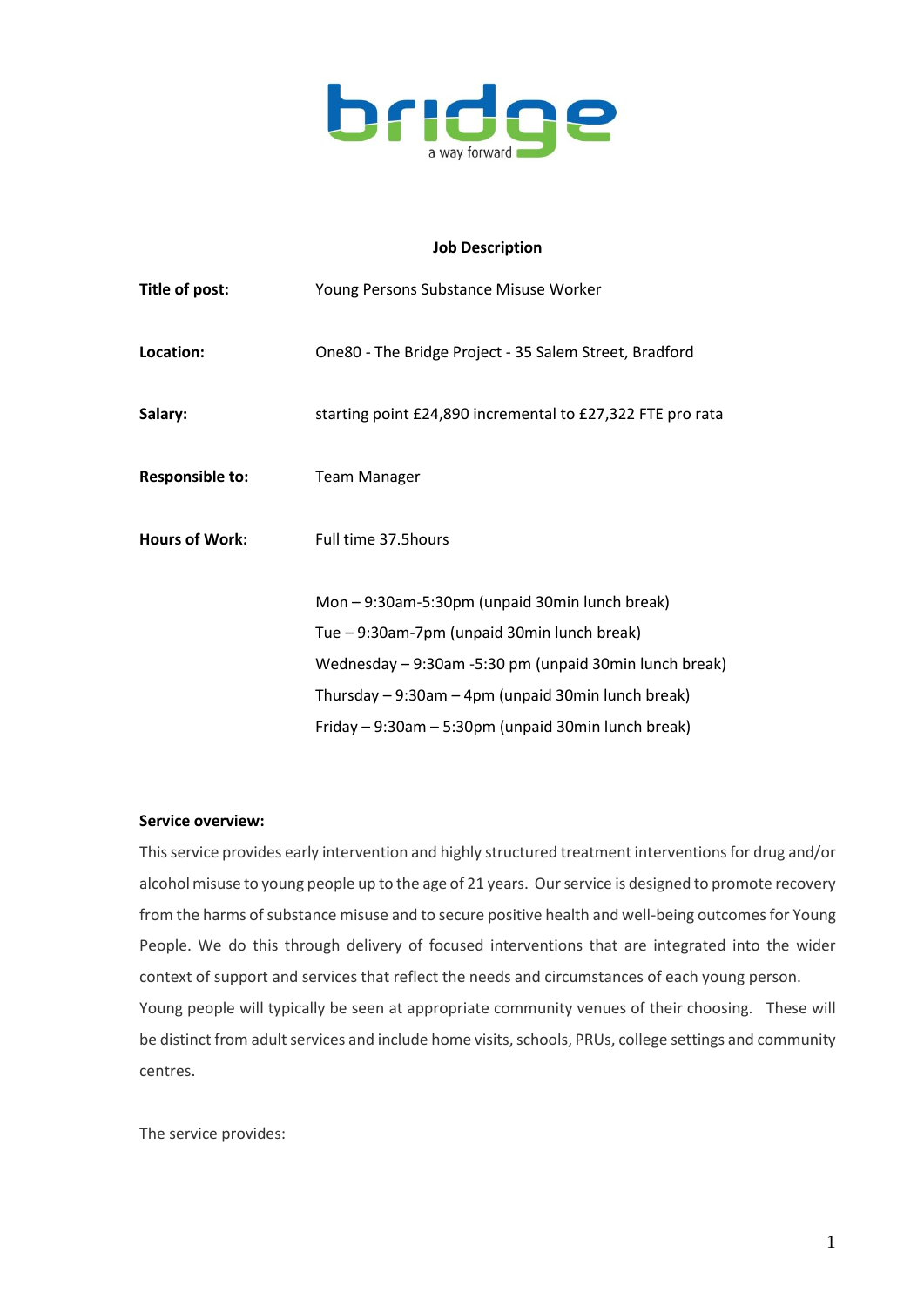- Telephone support and consultation with young people who are concerned about their own use of drugs and alcohol
- Telephone support and consultation for parents, carers, friends, schools, social workers and other professionals who are concerned about a young person's use of drugs and alcohol
- Holistic assessment of need for young people and integrated work with parents, carers and services involved
- Individualised and focused support based on need, from brief interventions through to structured treatment interventions that may include clinical interventions delivered jointly with the clinical provider
- Practical support, including referral pathways to other health and wellbeing services
- Direct work with parents and carers and support with referrals to relevant services
- Liaison with a wide range of professionals supporting those young people who are referred into and/or are accessing the service including Children Social Care and contributing to child in needs an child protections plans.

The post holder will deliver a range of interventions from brief education through to structured extended interventions and specialist treatment interventions. All individual care packages are created, developed, implemented, and evaluated with young people and to empower young people. The post holder will draw on a multi-disciplinary approach while ensuring high ethical and professional standards of care and practice are always met .

## **Main Duties and Responsibilities**

- Proactively engage with all young people and referrers contacting the service
- Carry out structured holistic assessments of need using established systems and processes that incorporate the signs of safety approach.
- Carry a case load that includes the development, implementation and review of bespoke care packages that address identified needs and risks, this will include delivering the individual brief education, extended structured interventions and treatment using recognised theoretical models
- Mobilise and co-ordinate all identified relevant services, establish, and maintain effective regular communication/ liaison with all services, individuals and families involved with young people engaged/ referred to the service.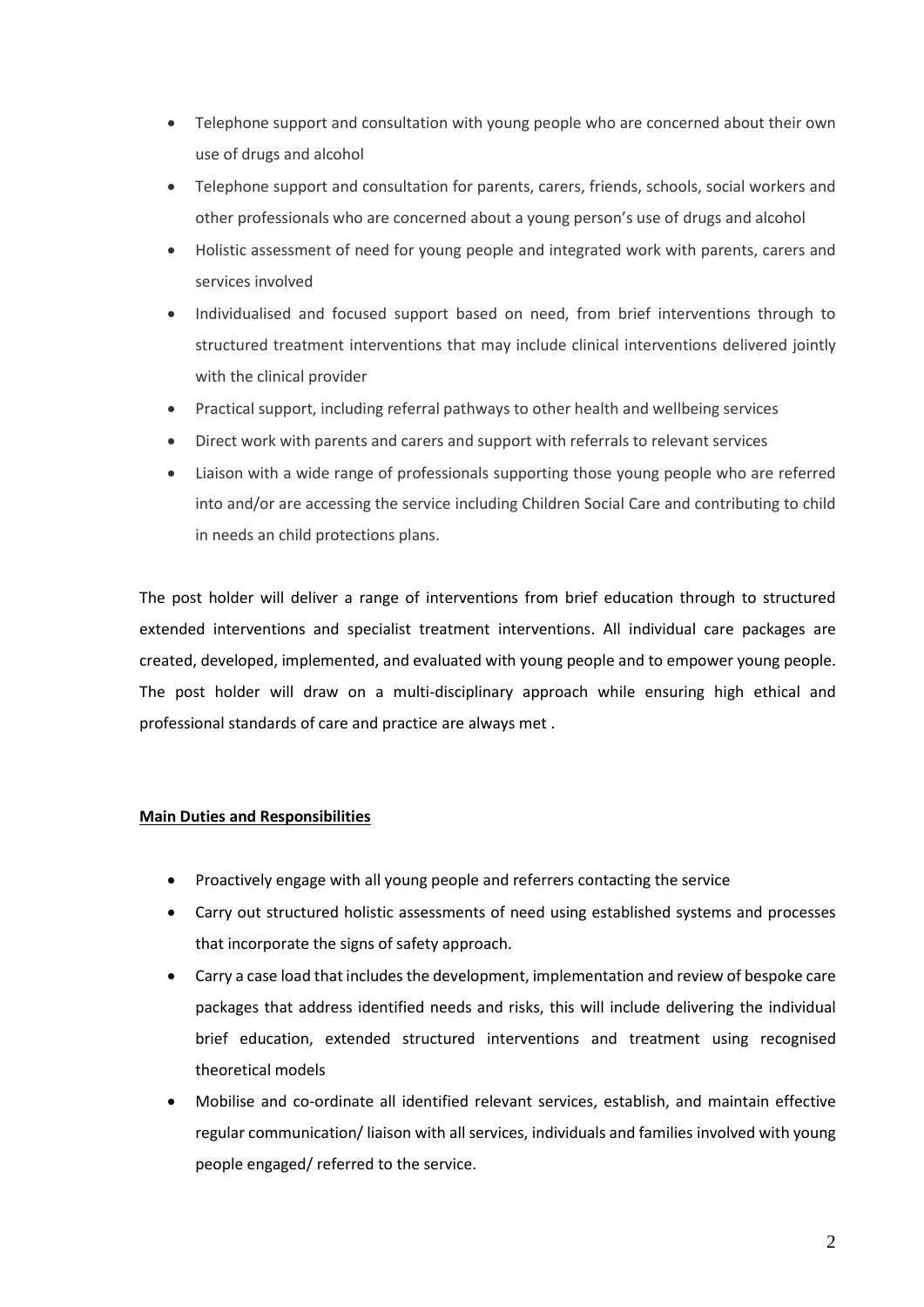- Attend/ arrange multidisciplinary meetings, including child in need/ child protection conferences, representing the service and young people, and submitting relevant professional reports as appropriate
- Work with young people in a holistic way ensuring that their needs are met, by raising awareness and delivering interventions in health, wellbeing, social and criminal justice factors including; County Lines, CSE, child safeguarding, housing, medical, recreational, educational and mental health. This includes making referrals to appropriate services, ensuring full engagement, and establishing and maintaining joint working arrangements.
- Help develop and run a range of therapeutic group work activities to support individuals as and when required
- Encourage and enable the involvement and inclusion of young people in service planning, design, delivery, and evaluation
- Provide support and consultancy to external agencies in their work with young drug and alcohol users
- Upload performance monitoring data to relevant portals
- Promote the service through talks, presentations and events to various groups and represent the service as required
- Observe professional standards of good practice relevant to the circumstances of individual clients
- Ensure standards and legislative requirements are met
- Work to Bridge's policy and values in equality and diversity
- Undertake any other tasks in line with this post.

## **Key Activities**

- Recognise indications of substance misuse and refer individuals to specialists
- Relate to and interact with
- Enable individuals to find out more about and use services and facilities
- Promote choice, wellbeing and protection of individuals
- Interact with individuals using telecommunications
- Support individuals when they are distressed
- Support individuals who are substance users
- Contribute to the prevention and management of abusive and aggressive behaviour
- Contribute to assessing and act upon risks of danger harm and abuse
- Contribute to the protection of individuals from harm and abuse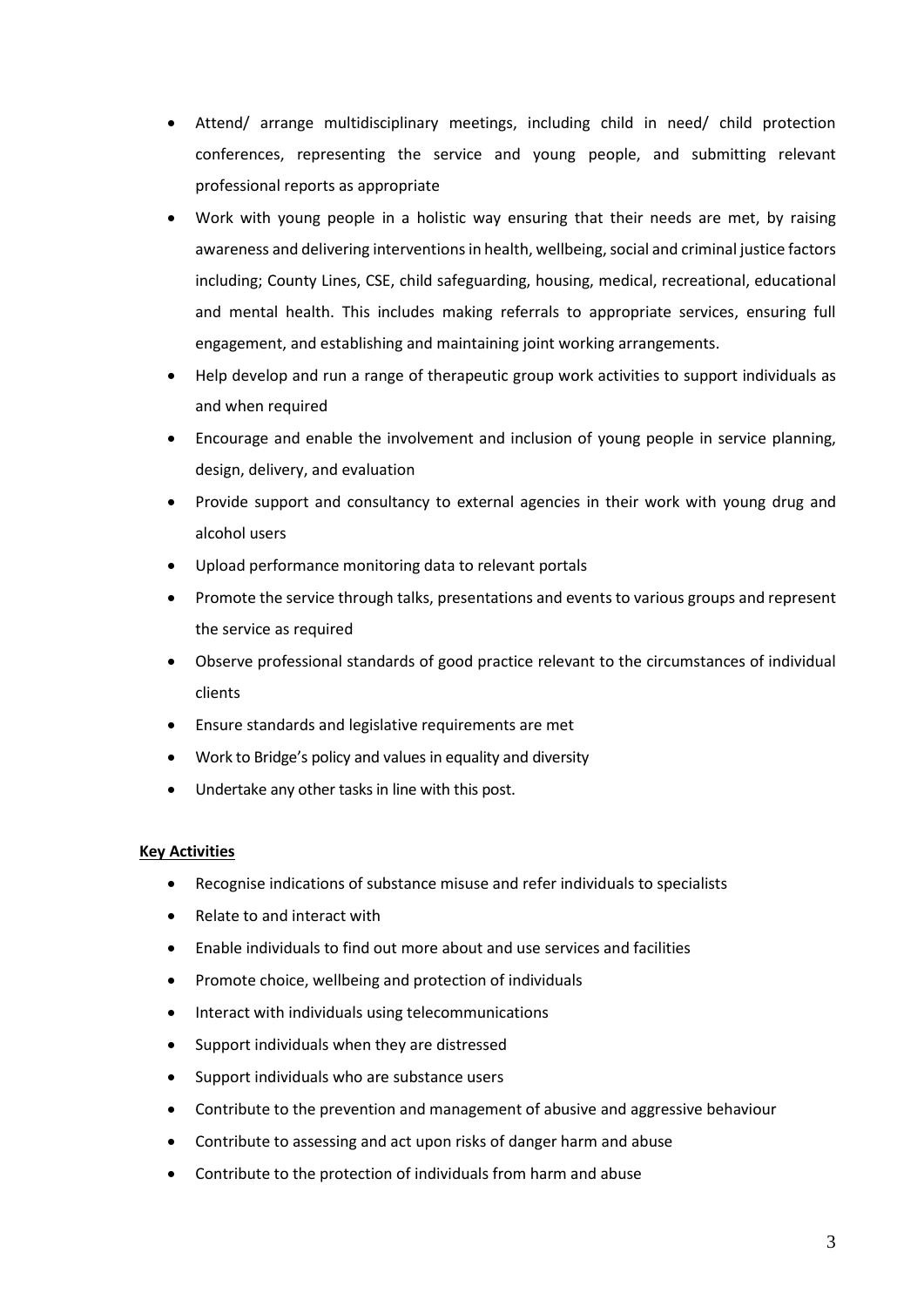- Support individuals to deal with relationship problems
- Develop your own knowledge and practice
- Reflect on and evaluate your own values, priorities, interests and effectiveness
- Incorporate new knowledge into your own practice
- Contribute to the development of the knowledge and practice of others
- Support and challenge workers on specific aspects of their practice
- Raise awareness about substances, their use and effects
- Facilitate learning through presentations and activities
- Test for substance misuse
- Carry out screening and referral assessment
- Carry out assessment to identify and prioritise needs and taking appropriate action
- Carry out comprehensive substance misuse assessment
- Develop, implement, and review care plans for individuals
- Contribute care planning and review
- Assist in the transfer of individuals between agencies and services
- Support individuals through detoxification programmes
- Support individuals to take their medication as prescribed
- Employ techniques to help individuals to adopt sensible drinking behaviour
- Support individuals to undertake and monitor their own health care
- Counsel individuals about their substance use through recognised theoretical models
- Help individuals address their substance use through an action plan
- Help individuals address their offending behaviour
- Assist individuals to explore future employment, training and education opportunities
- Enable individuals to administer their financial affairs
- Enable individuals to access and retain housing
- Contribute to the development of organisational policy and practice
- Awareness of workplace policies relevant to work practices to ensure a healthy and safe environment is maintained
- Ensure own actions reduce risk to health and safety
- Provide information to support decision making
- Develop productive working relationships
- Develop and sustain arrangements for joint working between workers and agencies
- Facilitate meetings
- Make use of supervision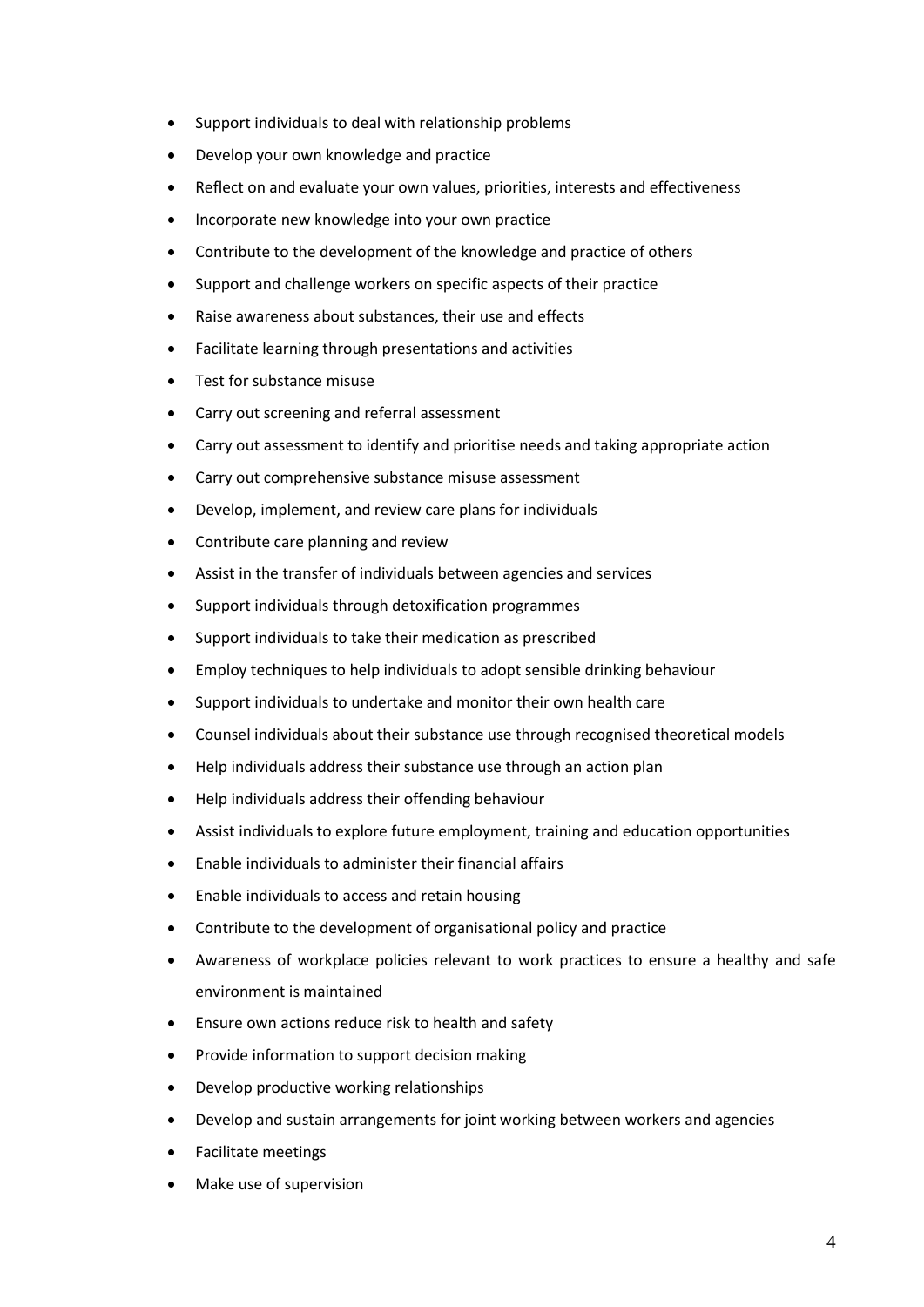Workers should not refuse to undertake reasonable work, which is not specified in this job description, but should record any additional duties which they are requested to perform and bring them to the attention of their line manager.

August 2021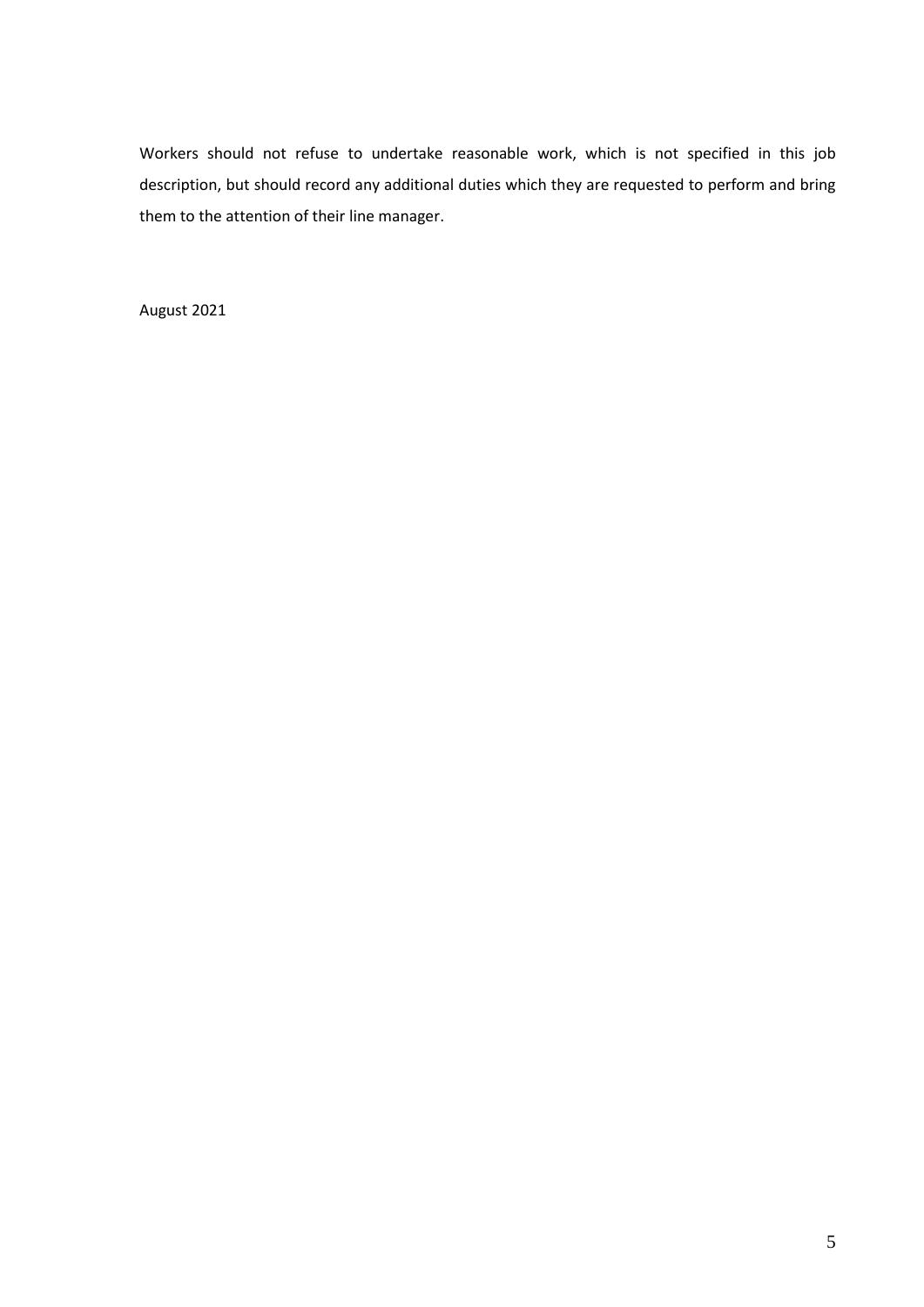|                               | <b>Essential</b>                                                                                                                                                                                                                                       | <b>Desirable</b>                                                                                                                                                                 | <b>How demonstrated</b>   |
|-------------------------------|--------------------------------------------------------------------------------------------------------------------------------------------------------------------------------------------------------------------------------------------------------|----------------------------------------------------------------------------------------------------------------------------------------------------------------------------------|---------------------------|
| <b>Qualifications</b>         | A relevant professional qualification (e.g. Degree Youth<br>and Community Work, Social Work)                                                                                                                                                           |                                                                                                                                                                                  | Application and Interview |
|                               | And<br>$\bullet$                                                                                                                                                                                                                                       |                                                                                                                                                                                  |                           |
|                               | Minimum 1 years' experience of working with young<br>people with alcohol/drug problems and/or working with<br>young people/children with complex needs in the last year                                                                                |                                                                                                                                                                                  |                           |
| <b>Experience</b>             | Relevant demonstrable experience of managing a<br>$\bullet$<br>caseload and delivering care-coordination                                                                                                                                               | Experience in the delivery of group delivery<br>$\bullet$<br>models                                                                                                              |                           |
|                               | Evidence of having applied therapeutic skills and<br>$\bullet$<br>experience in assessment, care planning and provision<br>of on-going supportive interventions                                                                                        | Experience of using electronic patient record<br>$\bullet$<br>management systems                                                                                                 |                           |
|                               | Applied knowledge of the range of drug and alcohol<br>$\bullet$<br>related problems and their impact on young people,<br>families and community                                                                                                        |                                                                                                                                                                                  |                           |
|                               | Experience of, and ability to, liaise and build positive<br>$\bullet$<br>working links with professionals from a variety of<br>disciplines                                                                                                             |                                                                                                                                                                                  |                           |
|                               | Experience of maintaining confidential records and<br>$\bullet$<br>providing information for monitoring and evaluation                                                                                                                                 |                                                                                                                                                                                  |                           |
| <b>Skills &amp; Knowledge</b> | Knowledge of legislation, guidelines and procedures<br>relating to children and young people including Every<br>Child Matters, Working Together to Safeguard<br>Children Fraser Guidelines and the Common<br>Assessment Framework and Signs of Safety. | Ability to evidence underpinning knowledge of the<br>DoH "Guidance for the pharmacological<br>management of substance misuse among young<br>people" and relevant NICE guidelines |                           |
|                               | Relevant evidence of applied knowledge and skill in<br>$\bullet$<br>counselling young people using<br>recognised<br>theoretical models of interventions                                                                                                |                                                                                                                                                                                  |                           |
|                               | Knowledge of service user involvement in services                                                                                                                                                                                                      |                                                                                                                                                                                  |                           |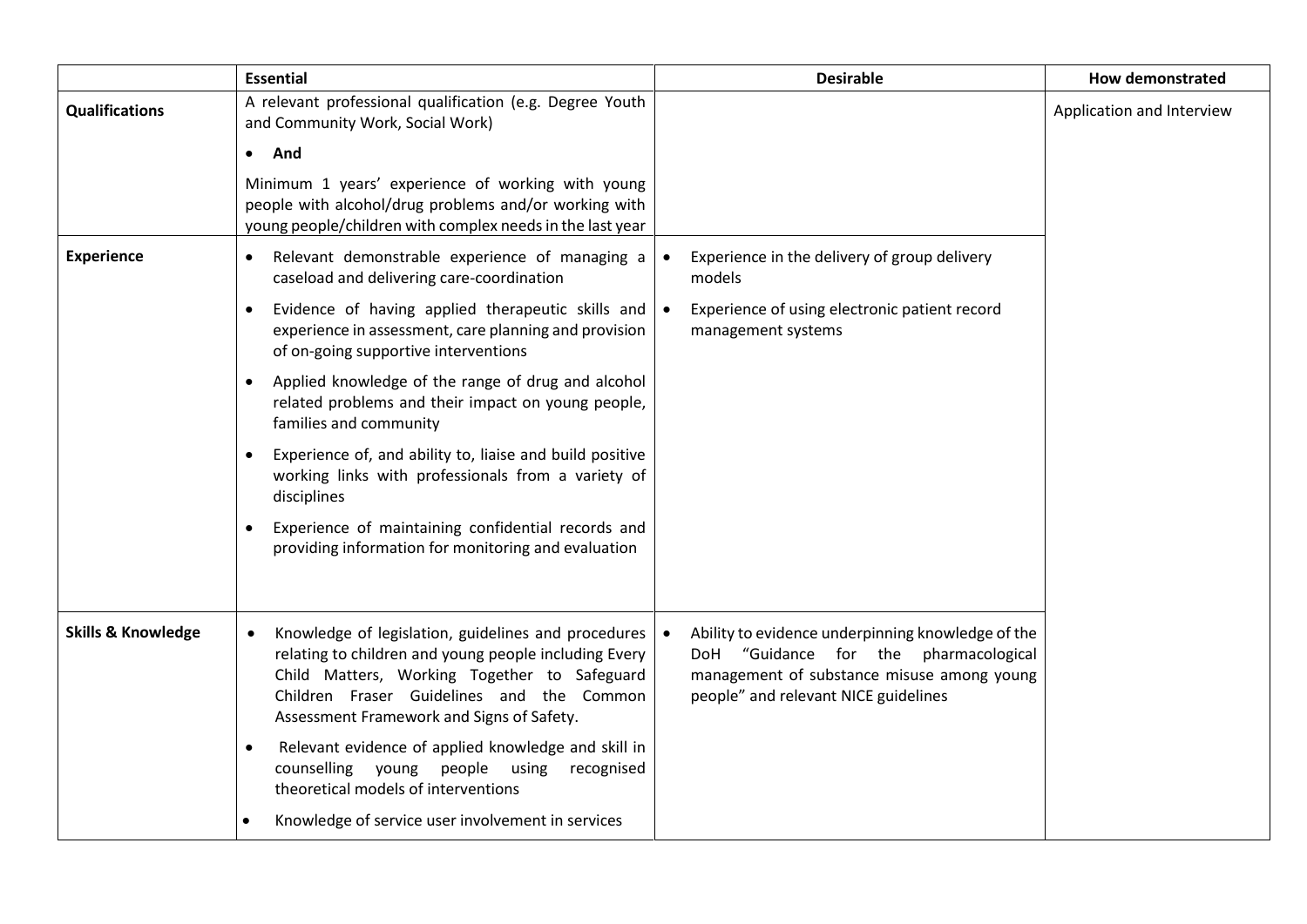|       | • A thorough knowledge and evidence of applying child<br>safeguarding and protection legislation and related<br>procedures, including County Lines and CSE.<br>Ability to, and evidence of, having worked<br>$\bullet$<br>independently and under pressure, prioritising<br>planning and managing own workload on a day-to-day<br>basis, using effective time management skills<br>• Capable of preparing reports and letters and<br>maintaining a care record to a high professional<br>standard<br>Ability to communicate effectively both verbally and<br>in writing at all levels, with individuals, groups,<br>organisations and the public<br>Ability to adapt working pattern and style to provide a<br>$\bullet$<br>flexible and adaptable approach in order to develop<br>and deliver services which are accessible and<br>responsive to the needs of clients<br>Ability to reflect on and develop own practice |
|-------|--------------------------------------------------------------------------------------------------------------------------------------------------------------------------------------------------------------------------------------------------------------------------------------------------------------------------------------------------------------------------------------------------------------------------------------------------------------------------------------------------------------------------------------------------------------------------------------------------------------------------------------------------------------------------------------------------------------------------------------------------------------------------------------------------------------------------------------------------------------------------------------------------------------------------|
| Other | Demonstrable experience of working<br>flexibly,<br>positively and cooperatively within a team<br>Understanding of the implications of the framework<br>of Equal Opportunities and recognise the value of<br>diversity in the workplace<br>Willingness to keep abreast of relevant professional<br>developments and to undertake training for the post.<br>The post-holder is expected to be flexible with regards<br>to working hours in order to meet the requirements of<br>the post<br>The applicant must be able to work from a variety of<br>locations including where those where access on                                                                                                                                                                                                                                                                                                                        |